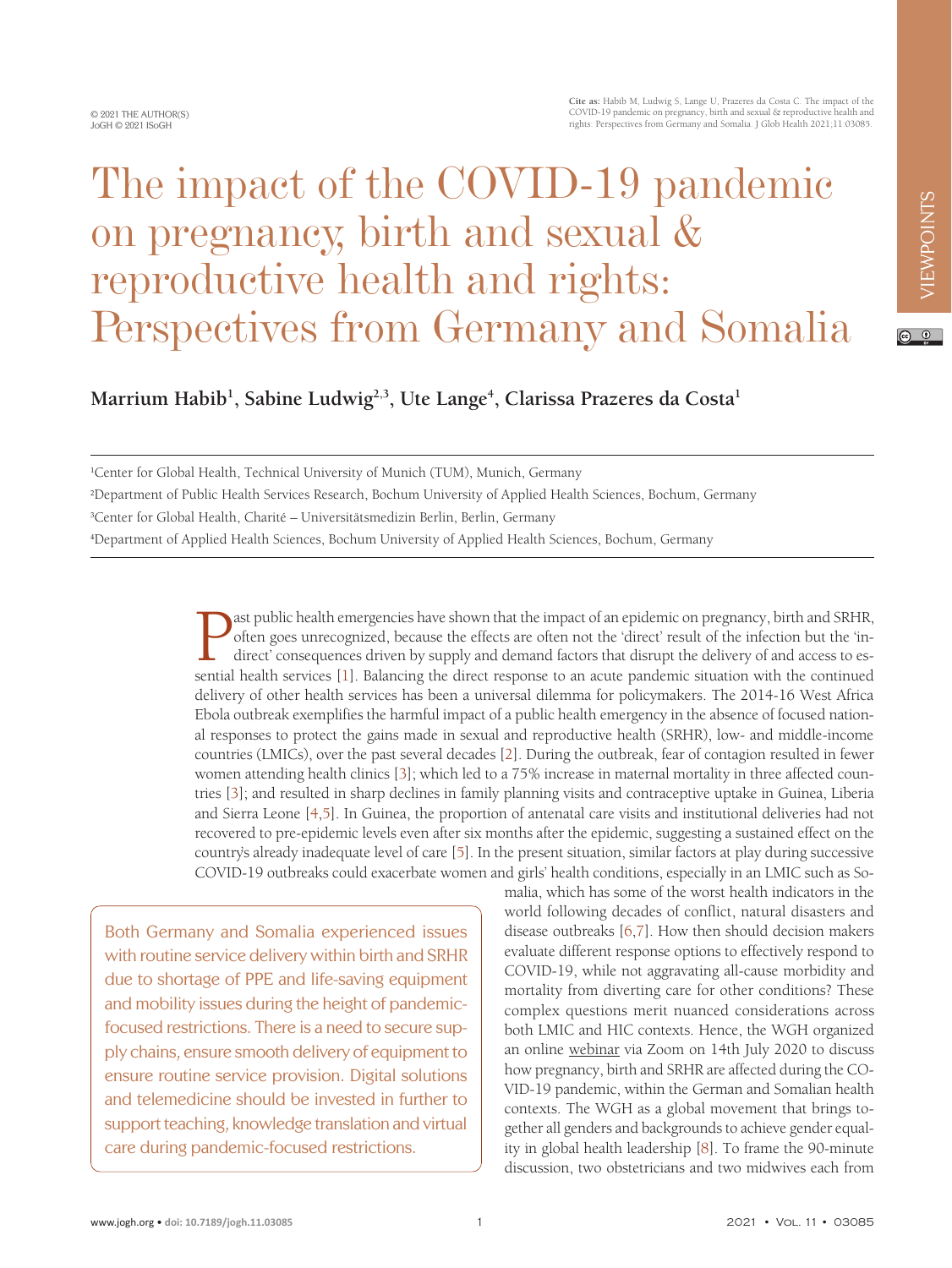Germany and Somalia were invited to draw upon their experiences of service provision during the acute phase of the pandemic. This commentary can add to emerging evidence and can serve as a guide to policymakers and donors, to highlight the importance of preserving SRHR during the pandemic response and recovery periods.

# ROUTINE WORK IN COMMUNITY-BASED CARE

In Germany, the first four to six weeks of the lockdown led to the closure of the outpatient departments of the panelists' facilities: routine antenatal and postnatal services (with the exception of monitoring of high-risk pregnancies) were partly disrupted. Labour wards had to be adjusted to physical distancing regulations leading to various logistical and regulatory challenges. Barring admittance to fathers in the labour ward increased the work for midwives and had negative psychosocial effects for the mothers. The Somalian panelists highlighted that the country was experiencing a shortage of midwives even prior to COVID-19, however in the pandemic they had additional tasks such as information, education and communication (IEC) and referrals for COVID-19, making their efforts to preserve routine service delivery even more challenging. Due to the restriction of ground transport during lockdown, lack of security in conflict-prone areas and fear of contagion in health facilities, many women preferred to access antenatal and postnatal services at the homes of community midwives, putting them at risk. This is also catastrophic to the gains Somalia has made in reducing maternal mortality by scaling up life-saving institutional deliveries, attended by trained midwives and obstetricians. For both country-contexts, midwives engaged in community care undertook great personal risk due to the lack of adequate protective equipment and physical contact with patients. The midwives from Germany stressed that while virtual care can be helpful; in-person care is often the only advisable mode of provision of specific pregnancy, birth and SRHR services. Various technical guidance documents have highlighted the role of dedicated spaces for the management of COVID-19 patients to reduce exposure risks among the non-infected and help alleviate fears about seeking essential services during this crisis [\[9\]](#page-3-8). However, there is a neglect for other services required during this time. The UNFPA recommends antenatal and postnatal care facilities and/or mobile clinics to support the continuum of maternal and newborn care [\[10\]](#page-3-9). The Somalian midwife highlighted UNFPA-funded comprehensive emergency care facilities where cesarean sections can be performed along with other life-saving interventions. Within the context of the pandemic, any reorganization or enhancement of health care facilities needs to be accompanied by clear communication, so that people know where to access adequate services. In the context of pregnancy, birth and SRHR services, appropriate screening, triage, and infection prevention and control strategies are mandatory to reduce the chance of introducing COVID-19 in such complicated care settings [\[10](#page-3-9)].



#### Webinar

# **Impact of the COVID-19 Pandemic** on Pregnancy, Birth and Sexual & **Reproductive Health and Rights**

July 14th 2020 3.00-4.30pm CET

#### Introduction Vertret. Prof. Dr. Sabine Ludwig

Co-Founder, Women in Global Health, Gern<br>University of Applied Health Sciences Bochu

Prof. Dr. med. Clarissa Prazeres da Costa Co-Director Center for Global Hea<br>Member of the COVID-19 Expert T<br>Technical University Munich, Gern

#### Prof. Dr. Ute Lange of Midwifery Scienc<br>r of Applied Health<br>lociety of Midwifery



#### **Speakers** Dr. Dego Mohamed

Obstetrician-Gynaecologist,<br>Founder of the Hagarla Institute,<br>Co-Founder of the Somali Cancer So

Hawa Abdullahi Elmi Midwifery Specialist UNFPA Somali Prof. Dr. med. Bettina Kuschel

Head of the Section for Obstetrics<br>and Perinatal Medicine,<br>Klinikum rechts der Isar Munich, Germany

**Christiane Bussmann** Midwife, Germany<br>University of Applied Health Sciences Bochum<br>Germany

Women in<br>Global Health

**Photo: Webinar flyer (developed by Alfred Küng).**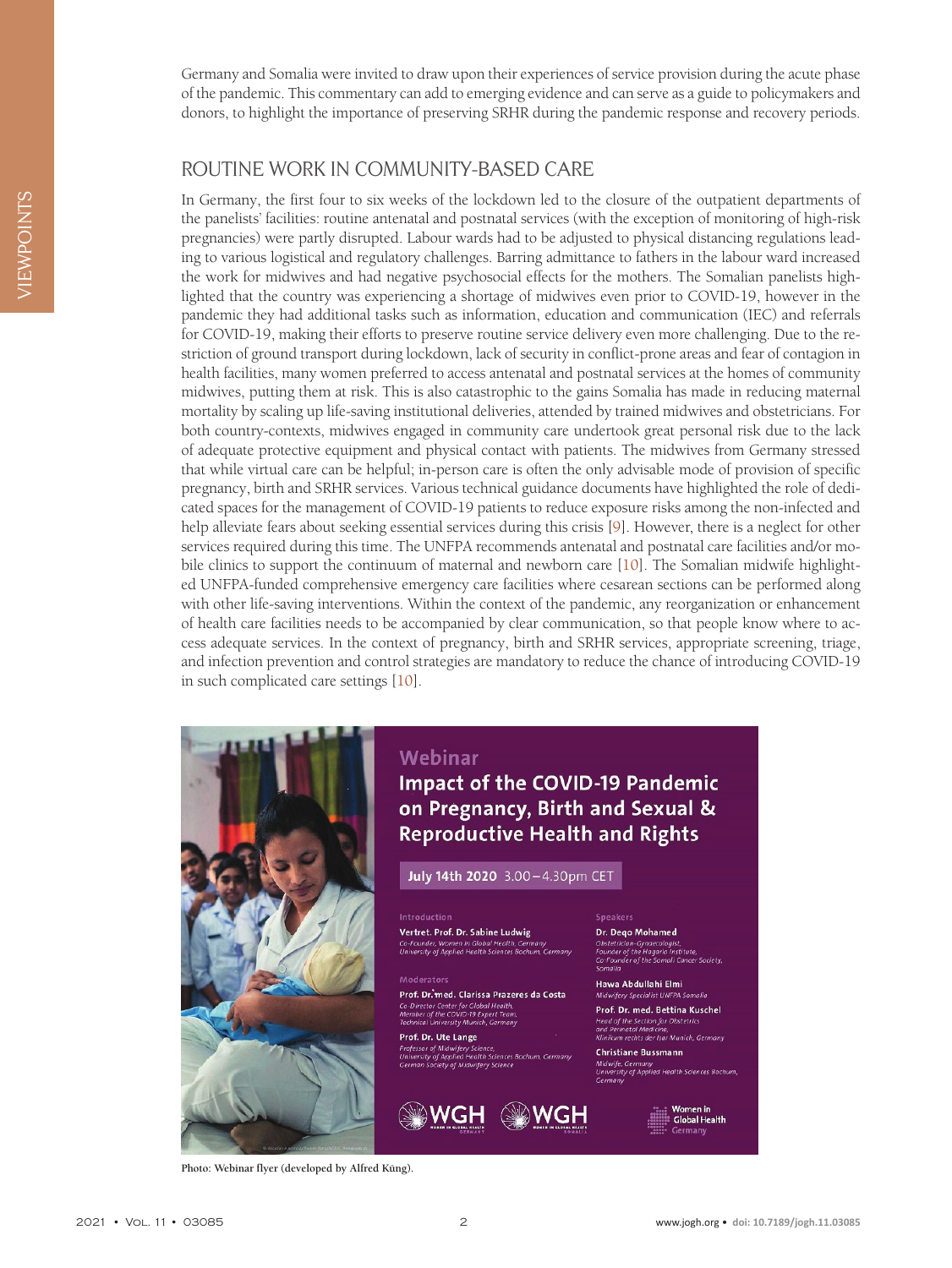#### SUPPLY-SIDE ISSUES FOR MEDICATION AND PERSONAL PROTECTIVE EQUIPMENT (PPE)

The panelists from both countries faced challenges with the supply of protective equipment and medication in the initial phases of the lockdown: German health care workers (HCW) particularly faced a shortage of FFP2 masks; PPE provision for HCWs in the obstetrics and gynaecology was piecemeal and relied on private procurement in both countries. The panelists highlighted that Somalia still faces shortage of medication, with price hikes due to hoarding, and PPEs. Since the peak of COVID-19 hit Somalia later, a mask policy was already in place in health facilities, which was considered a positive development. Disruptions in the supply chain and parallel spikes in short-term demand, as COVID-19 hits new peaks globally, may present further challenges. A successful supply chain will likely require a combination of regulatory changes and international coordination [[11\]](#page-3-10). In the

The Women in Global Health platform can be leveraged for global North-South for a continued comprehensive response to the ongoing pandemic.

LMIC context, support from development partners, and local collaboration with non-governmental organizations (NGOs) to facilitate access and delivery is particularly crucial [\[12](#page-3-11)]. Both country participants flagged the need to ensure protective equipment for community service providers to facilitate home visits and to scale up available resources to support virtual care and community-based monitoring. Technologies that enable home-based care present important opportunities to continue providing services outside clinics while also protecting HCWs from risk of infection [[1\]](#page-3-0).

## DIGITAL SOLUTIONS: MHEALTH, TELEMEDICINE AND PROFESSIONAL DEVELOPMENT ONLINE

The initial weeks of social distancing highlighted the significance of exploiting digital solutions for continuation of routine life. The panelists from Germany reported a positive uptake of webinars: emerging data about management strategies for COVID-19 were shared in real-time and international collaboration was facilitated. Midwifery colleagues reported positive experiences with virtual postnatal follow-ups, reporting good uptake by new mothers and more mother reached in the same time as before. However, data protection concerns remained a constraint to scaling up efforts to reach patients and colleagues through platforms such as Zoom and WhatsApp. The Somalian panelists flagged three significant outcomes: their understanding of COVID-19 was improved due to daily webinars sharing data emerging in HICs; the national call-center provided initial screening, triage, advice and referrals enabling unprecedented access; enthusiastic uptake for the use of platforms such as WhatsApp for postnatal follow-ups, SRHR services and general advice about COVID-19 for younger Somalian patients. However, it was noted that Somalian midwives were not prioritized for training in telemedicine and mHealth despite their significant role in service provision in the community. In both country contexts, exploring tools and platforms that can be leveraged across different programmatic areas for various aspects of care provision and IEC may offer strategic ways to remotely manage health needs during social distancing. Additionally, prioritizing the work of frontline workers (FLWs) in effectively disseminating IEC and tracking the real-time impact of COV-ID-19 on communities [\[13](#page-3-12)]. The Somalian national COVID-19 helpline provided access to a large proportion of the underserved: appropriately triaging and referring people to higher-level care. This strategy could be deployed in both country-contexts to promote antenatal care, help women plan for institutional deliveries and to connect them to family planning services [\[1\]](#page-3-0). While the use of these technologies must safeguard privacy and confidentiality, a state of technology inertia and regulatory limbo, should be avoided especially by HICs [\[14](#page-3-13)]. Germany can leverage its well-developed communication infrastructure and skilled human resources to maintain emergency response. In the longer term, investing in health data innovations and telemedicine, alongside facility and infrastructure upgrades, could be impactful contributions to emergency response situations.

## **CONCLUSION**

Panelists indicated that pregnancy, birth and SRHR are compromised in many settings during COVID-19, exacerbating many existing inequities and vulnerabilities. They highlighted the challenges faced and the gains made in the COVID-19 response in their routine work, in provision of essential services and in harnessing digital technologies to preserve the continuum of care. As the pandemic spreads globally, decision makers will require better data and evidence, well-adapted modelling tools, and nuanced guidelines. The WGH [[8\]](#page-3-7) has chapters in eleven HIC and LMICs including Somalia and Germany which could act as an important global platform for HCWs across different contexts to collaborate and strengthen global North-South partnerships eg, leveraging laboratory capacity and surveillance systems to support COVID-19 diagnostics and exchange experience and knowledge.